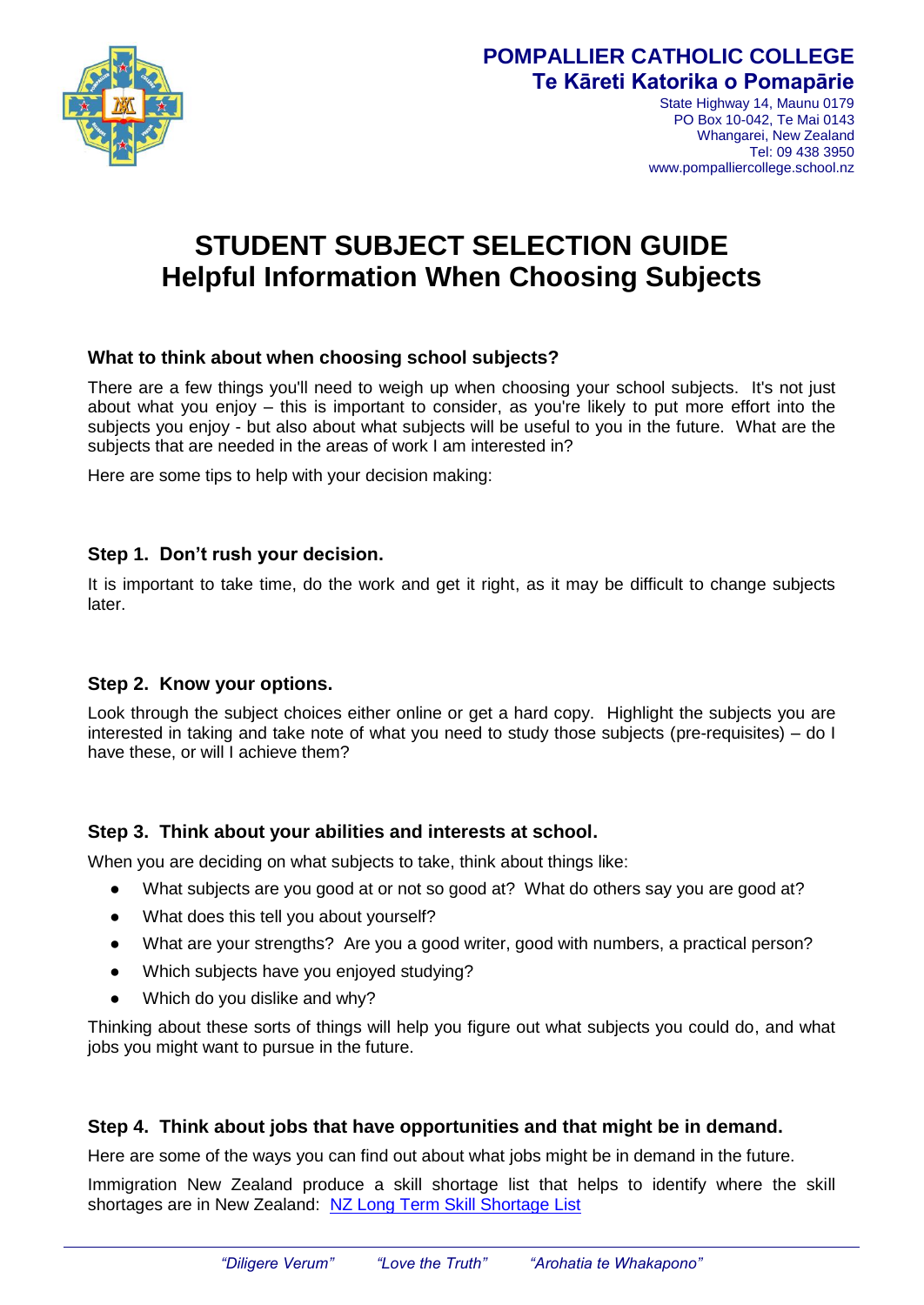No-one can say with certainty what the future work environment will look like. But experts predict that the following seven career areas have the most promising future. There are hands-on pathways into some of these careers:

- Medicine and Healthcare
- Renewable Energy and Green jobs
- Information Technology
- International and Environmental Law
- Content Creation and Marketing
- Data Science
- Financial Analysis

Find out more by visiting the Career NZ link: [7 Careers with a promising future](https://www.careers.govt.nz/articles/7-careers-with-a-promising-future/)

The world of work is changing, so we need to think about what affect technology may have on the areas of work we are interested in, and think about what skills are needed for the future.

#### **Step 5. How will your choices affect your future?**

When making subject choices, you need to think about how your choices will affect your future career options, and/or your future tertiary training options - University, polytechnics, other training providers, apprenticeships and the Defence Force.

List the careers that interest you, and then research the secondary school subjects that are recommended.

Complete the following "Action Plan on Choosing Subjects": [Subject Selection Action Plan](https://www.careers.govt.nz/assets/secondary-school-study-and-training/choosing-school-subjects-action-plan.pdf) 

Researching your career options and understanding the subjects that are relevant are important. Here are some other links and tools you can use to help you research more about your career options. Possible sources of information for job research:

- Careers New Zealand [Career Quest](https://www.careers.govt.nz/tools/careerquest/): Career Quest
- Industry Training Organisations: [Link to information about the ITO's in NZ](https://www.tec.govt.nz/teo/working-with-teos/itos/directory/)
- Services websites E.g. Police, Fire Service, Defence Force
- Got a trade: Link to information on a huge variety of apprenticeships
- Newspaper and magazine articles
- Career Videos: [Just the Job](http://www.justthejob.co.nz/) [Kiwis at Work](https://www.youtube.com/channel/UCcrweX8DtFjgJlTH9X54NPQ) [Dream Catchers](https://www.youtube.com/playlist?list=PL027blklz7IBwONhJjpgqqPzkqCdlAzmT) [Oompher](https://www.youtube.com/channel/UC_knKJOIo2Cq4Pf4UtRhBsA)
- People with experience of the job
- People who offer training in the area
- Your own work experiences

#### **Step 6. Keep your career options open.**

Most people change their minds about what they want to do in the future. Your interests and abilities will change over time, or you might find out about new careers that you had never heard of before.

If you're unsure about what job you want to do, try to study a wide range of subjects at school. This will give you more options later on. Doing as well as you can in Maths and English is important, as literacy and numeracy are important in most careers. Think carefully before giving up any Science subjects.